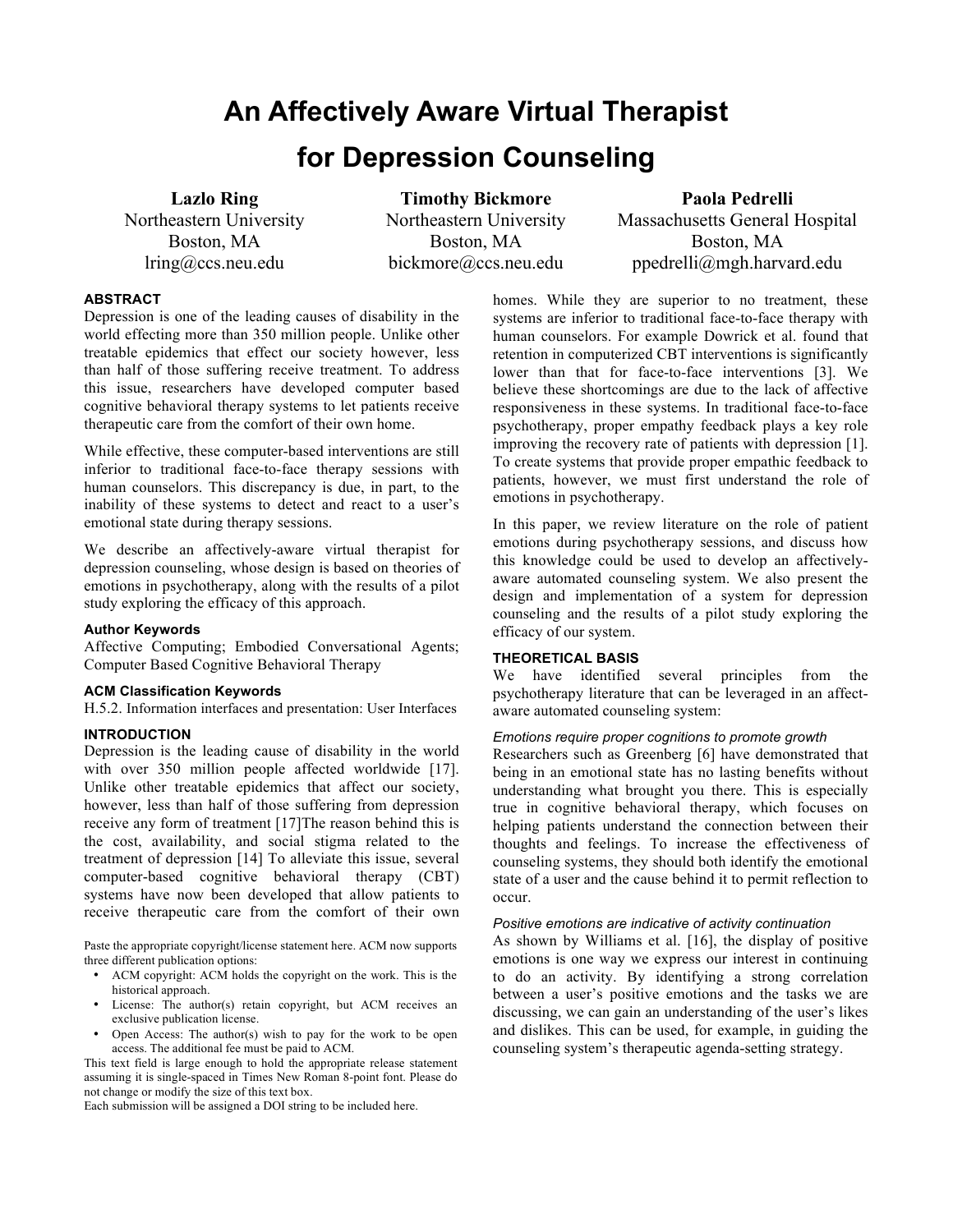## *The perceived source of an event effects one's emotional response to it*

Weiner demonstrated that people experienced different emotional responses to an event based on their perception of who they felt was responsible for it [15]. By utilizing a user's perceptions of an event, one could predict their emotional responses as a way to increase the accuracy of an emotion detection system.

# *Empathic feedback is key to building relationships*

Researchers like Feller and Cotton have shown that there is a strong connection between therapeutic displays of empathy by a therapist and the quality of the relationship between a patient and the therapist [5]. This suggests that providing real time empathic feedback to users could result in better therapeutic outcomes since there is a strong connection between therapeutic relationships and outcome in psychotherapy [7].

# **AN AFFECTIVELY AWARE AGENT FOR DEPRESSION COUNSELING**

Based on the rules we identified, we developed a prototype of an affectively-aware depression counseling system. Since the goal of our system was to recreate one-on-one face-to-face therapeutic interactions with a human counselor, we decided to use an embodied conversational agent, an animated computer character that emulates faceto-face conversations through both verbal and non-verbal behavior, as our interface (Figure 1).



**Figure 1. Affectively-Aware Agent.**

The overall system architecture is shown in Figure 2. The counseling dialogue is based on a manualized cognitive behavioral therapy intervention for depression, developed by our clinical collaborator, Dr. Pedrelli. The dialogue is authored in an XML-based scripting language that allows dialogue authors to easily control the agent's utterances and conversational flow. The underlying dialogue system is designed so that additional utterances, such as reflections and empathic messages, can be automatically inserted into the counseling dialogue without affecting the overall conversation. The virtual counselor speaks using a text-tospeech engine, and its conversational nonverbal behavior, including hand gestures, posture shifts, and facial displays, are automatically generated using the BEAT engine [2].



# *Speech and Affect Detection:*

Users interact with the virtual counselor using constrained speech or touch screen input. At each point in the dialogue at which they can contribute to the conversation, a list of possible responses is displayed (right side of Figure 1) and the user must respond with one of these by speaking the prompt verbatim or touching it on the touch screen display. This interaction format allows for a natural-feeling conversation and speech-based affect detection, while avoiding the dangers and ethical issues associated with unconstrained natural language input.

User speech input is passed to two sub-systems responsible for speech recognition and affect detection. The speech recognition system uses pocket sphinx [8] to create a grammar-based speech recognizer using US-English acoustic model and dictionary. Audio recordings of user utterances are also passed to the affect detection system, which classifies the utterance into the three valence categories of happy, neutral, or sad. The classifier was trained using the OpenSmile system with libsvm [4] on the emotional prosody and transcripts database [18] for these three categories of emotion using approximately 160 samples per category. Due to the short duration of the recorded utterances, we combined the audio from multiple utterances within a dialogue segment for more accurate results.

User affect was also classified based on their facial display using the Affdex SDK [11]. This system ran in parallel to the speech-based affect detection system, but was only used when the user choose to not interact with the system via speech.

# *Emotional Dialogue Generation:*

Empathic responses by the agent to negative user affect were automatically generated by the dialogue system. This sub-system uses the user's valence and arousal as input (based on the circumflex model of emotion [13]). This subsystem determined if an empathic response should be generated based on predefined variables that represented the accuracy thresholds associated with the connected sensors. The empathic responses generated by the system were selected from a list written by our clinical collaborator and presented to the user, along with a prompt that allowed them to pause interaction in order to calm and compose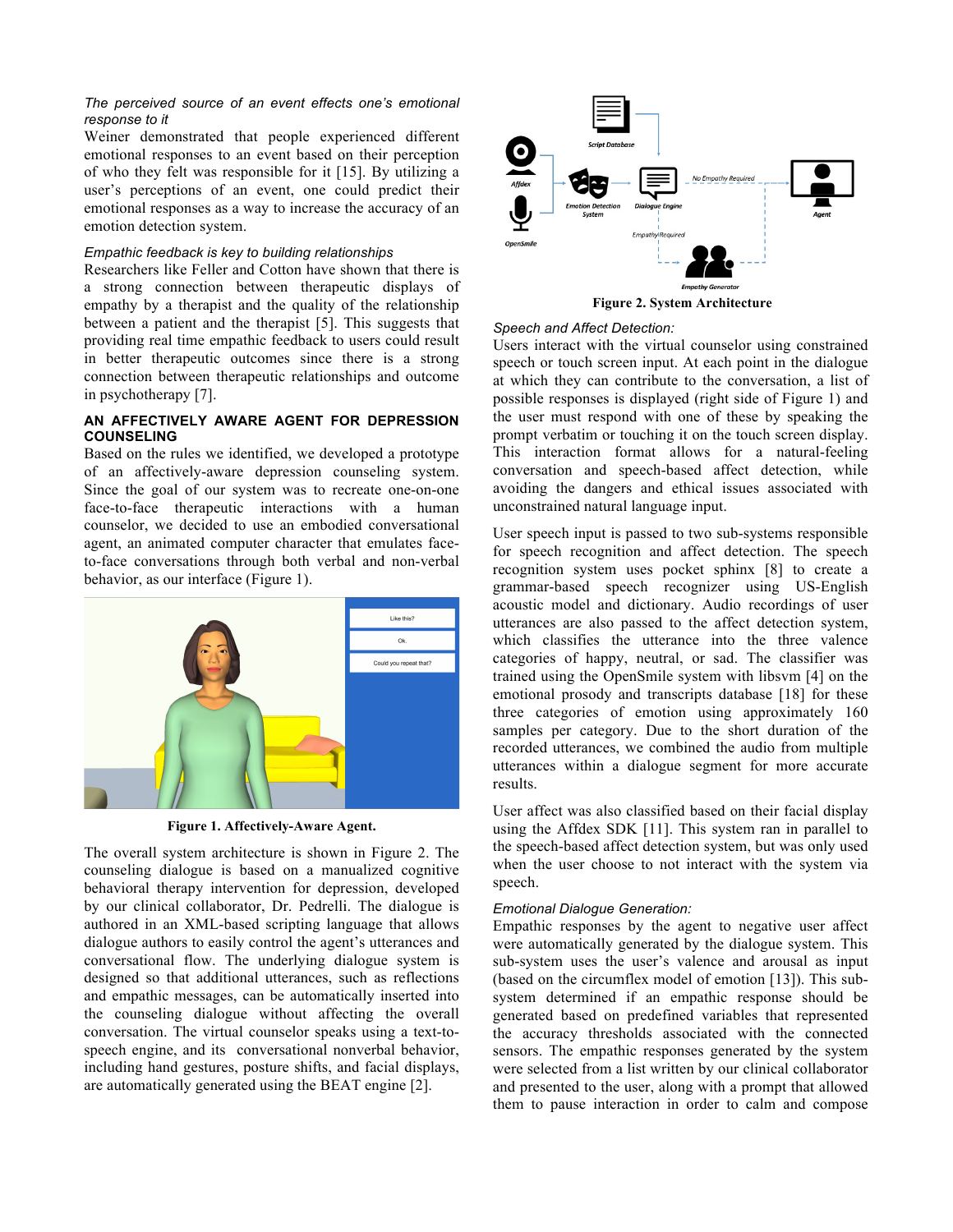themselves (Figure 3). Arousal based responses were handled in a similar manner, in which the system would present the user with a response to re-engage them with the interaction and would offer them the opportunity to pause if needed.

#### **Figure 3. Example Empathic Statement:**

*After detecting negative affect during a script.*

**Agent**: You sounded pretty sad, do you need a minute before we go on?

**Button Prompts:**

• Yah.

• I'm fine, let's continue.

To emulate empathic listening, a key skill in improving therapeutic relationships [12], we rephrased participant's statements after eliciting emotionally sensitive content from them (Figure 4). In our prototype, we manually authored this dialogue, but we intend to automatically generate these responses in future versions.

#### **Figure 4. Example Reflective Statement:**

# **Agent**: *What depressive symptoms are you experiencing?*

**User selects**: "Feelings of hopelessness, pessimism", "Feelings of guilt, worthlessness, helplessness", "Decreased energy, fatigue, feeling slowed down"

**Agent:** *So you have been feeling hopeless, helpless and exhausted recently?*

#### **Pilot Study**

We conducted a pilot study to evaluate the acceptance and feasibility of our automated counseling system among individuals with mild to moderate depression.

#### *Study Design:*

Using the affectively aware agent described above, we recruited participants to go through the first counseling session in a cognitive behavioral therapy intervention. In this interaction, participants discussed the following topics with the agent: How to interact with the agent; What is depression; A review of the user's depressive symptoms; What the user thought about therapy; A brief introduction into the concept of CBT.

#### *Participants:*

Participants were recruited via online postings and local flyers. Participants were eligible if they scored 5-14 on the PHQ-9 [9] (mild to moderate depression), and were not currently enrolled in therapy and not on anti-depressant medication.

#### *Measures:*

Participants received a depression screeners (PHQ-8 [10]) and a state anxiety questionnaire before and after interacting with the system. After interacting with the system, participants filled out 7-point scale measure questionnaires to evaluate the agent and participated in a semi-structured interview. All interactions with the agent were video recorded for review and evaluation by our clinical collaborator.

# *Quantitative Results:*

Ten participants, 5 male, 5 female, between the ages of 18- 28 (Average = 22.4,  $SD = 2.4$ ) with mild to moderate depression (PHQ9 score average:  $6.6$ , SD = 2.7) were recruited to interact with the agent.

Pre-post testing conducted immediately before/following the agent interaction found no significance differences in depression or anxiety (Table 1), although both trended in a positive direction. Agent ratings were generally neutral across the board, with satisfaction (Mean =  $4.5$ , SD =  $1.35$ ); desire to continue using (Mean = 4.2, SD = 1.6); trust (Mean = 3.9, SD = 1.66) and likeability (Mean = 4.4, SD = 1.7) scoring around the mid-point. Participants did however report that they did not feel very close with the agent (Mean  $= 2.1$ , SD  $= 1.29$ ) and that they felt it was more like interacting with a stranger (Mean =  $2.1$ , SD = 1.19). This was likely due to the short duration of the interaction and the minimum amount of social dialogue present in the system.

|                                | Pre - Mean<br>(SD) | Post - Mean<br>(SD) |     |
|--------------------------------|--------------------|---------------------|-----|
| <b>Depression</b><br>$(PHO-8)$ | 8.0(4.62)          | 6.4(3.13)           | .38 |
| Anxiety<br>(State-Anxiety)     | 23.3(6.46)         | 21.78 (7.61)        | .65 |

**Table 1. Outcome Measures from Pilot Study**

#### *Qualitative Results:*

The transcripts of the semi-structured interviews were thematically analyzed for the evocation and understanding of emotion by the system. Our analysis found that half of the participants felt that the agent evoked emotional responses in them during the interactions, stating that they felt emotional because the agent was presenting them with "information they did not realize" (Patient 5). Two thirds of the participants expressed that they felt the agent understood their emotions, stating that they felt the agent "… could decipher some of my attitudes" (Patient 10) and "… understood my emotions because I felt that it gave me the right responses" (Patient 8).

With the aid of our clinical collaborator, we conducted a video review to validate the ability of the system to detect and respond to user emotion during the counseling sessions. Video segments from the beginning of a session to the first point of potential empathic feedback were extracted and reviewed for half of the participants. The expert was instructed to classify the valence expressed in each video segment on a scale from 0 to 100, along with a determination of whether empathy should have been expressed after the segment. Their ratings classified 80%  $(4/5)$  of the segments as requiring empathy and  $20\%$   $(1/5)$ as not, while our emotion detection system rated all of the